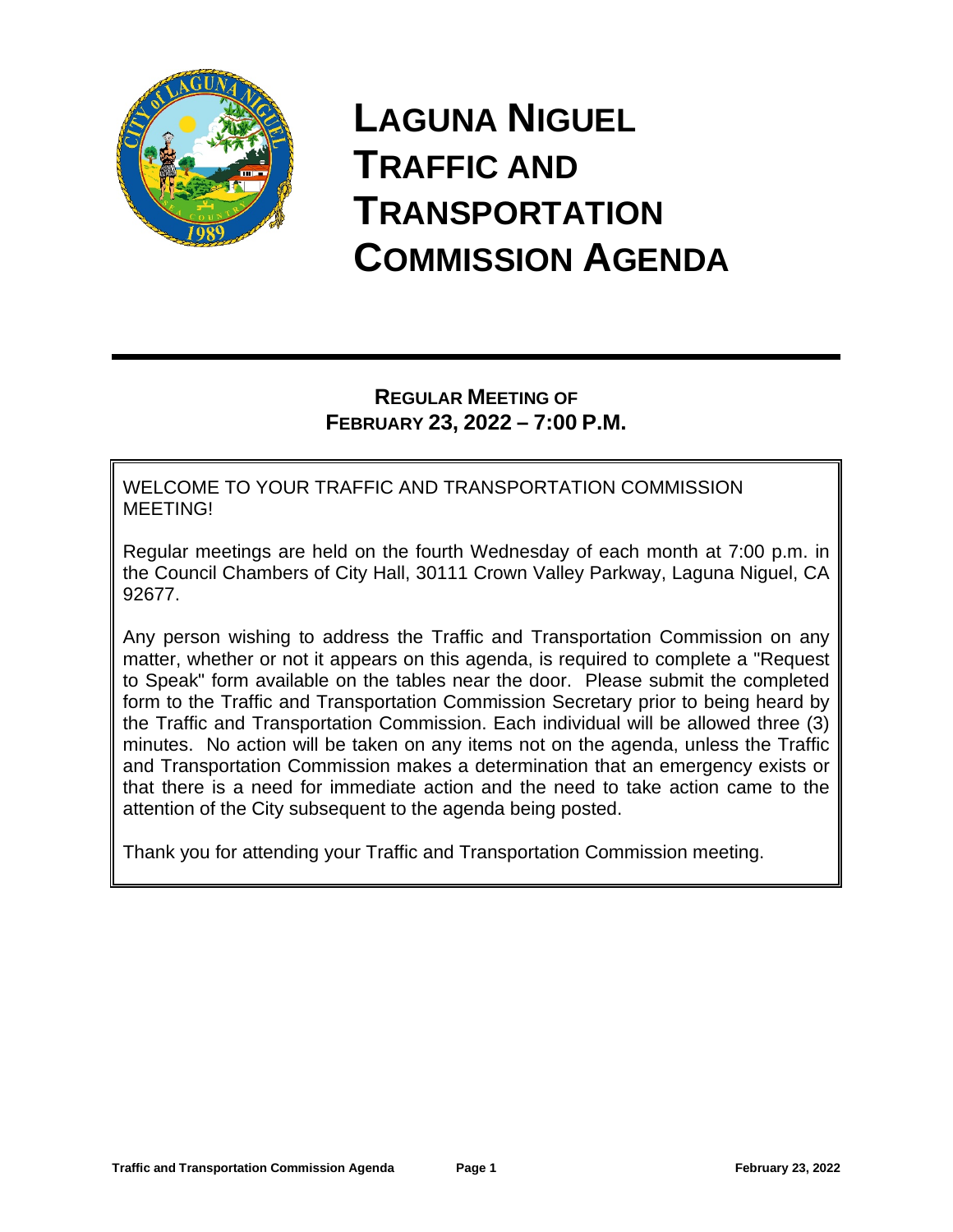## **CALL TO ORDER**

**ROLL CALL**

## **PLEDGE OF ALLEGIANCE**

## **ADMINISTRATION OF OATH OF OFFICE TO APPOINTED TRAFFIC AND TRANSPORTATION COMMISSIONERS**

#### **ELECTION OF CHAIR AND VICE CHAIR**

## **PUBLIC COMMUNICATIONS**

#### **CONSENT CALENDAR**

**1. Minutes of the Special Traffic and Transportation Commission Meeting on December 8, 2021**

#### *Recommendation*

Approve as written or amended.

#### **DISCUSSION ITEMS**

**1. Modified Vehicle, Street Racing, and Sideshow Enforcement**

#### *Recommendation*

Staff recommends that the Traffic and Transportation Commission receive the presentation from Police Services and file this report.

#### **STAFF, CITY COUNCIL, AND COMMISSION COMMENTS**

- **1. Staff Comments**
- **2. City Council Comments**
- **3. Commission Comments**

#### **ADJOURNMENT**